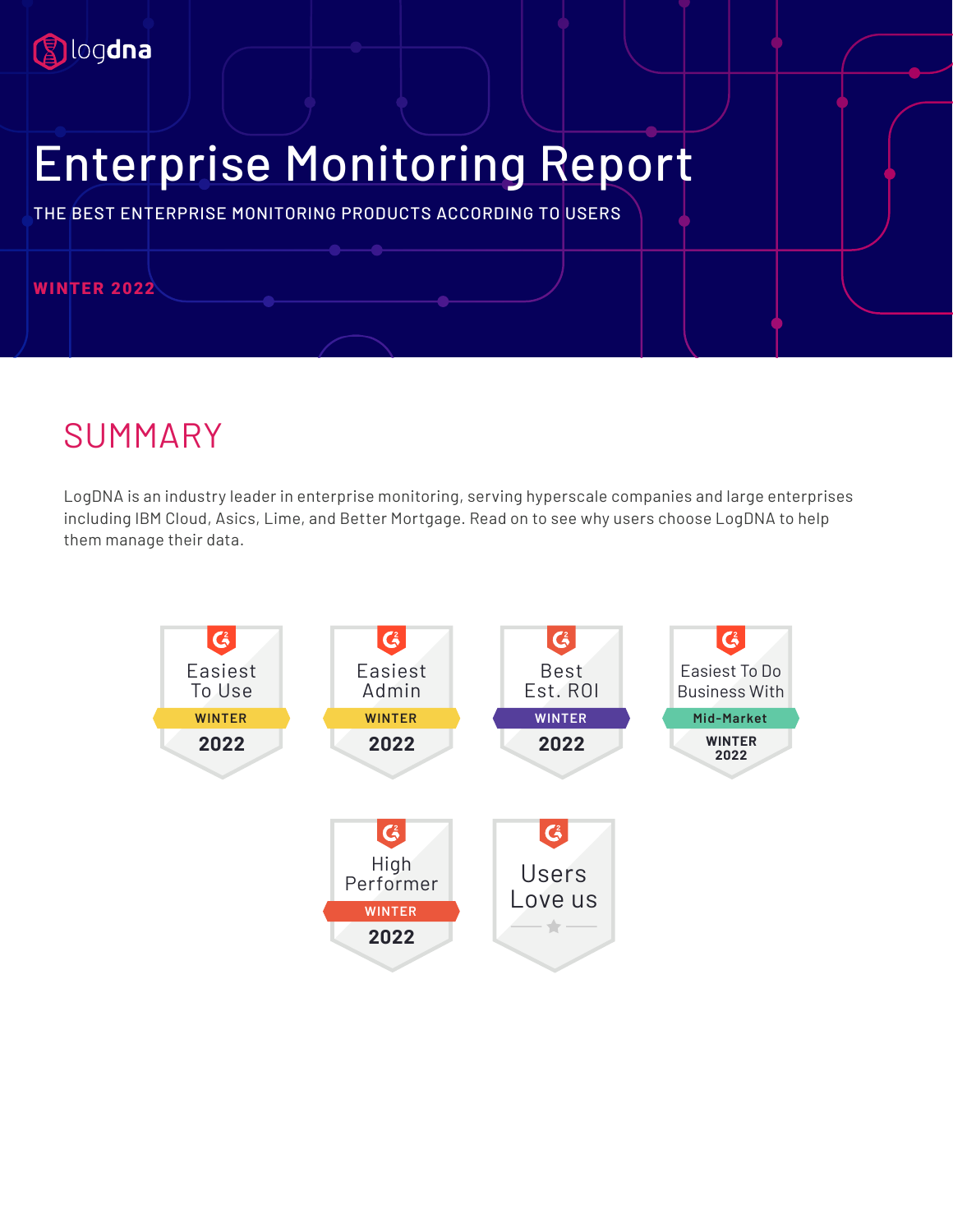## ENTERPRISE MONITORING IMPLEMENTATION



Implementation scores for enterprise monitoring are shown below. The chart highlights some of the factors which contribute to a product's overall implementation score including how easy a product is to set up, how long it takes to implement, and average user adoption.